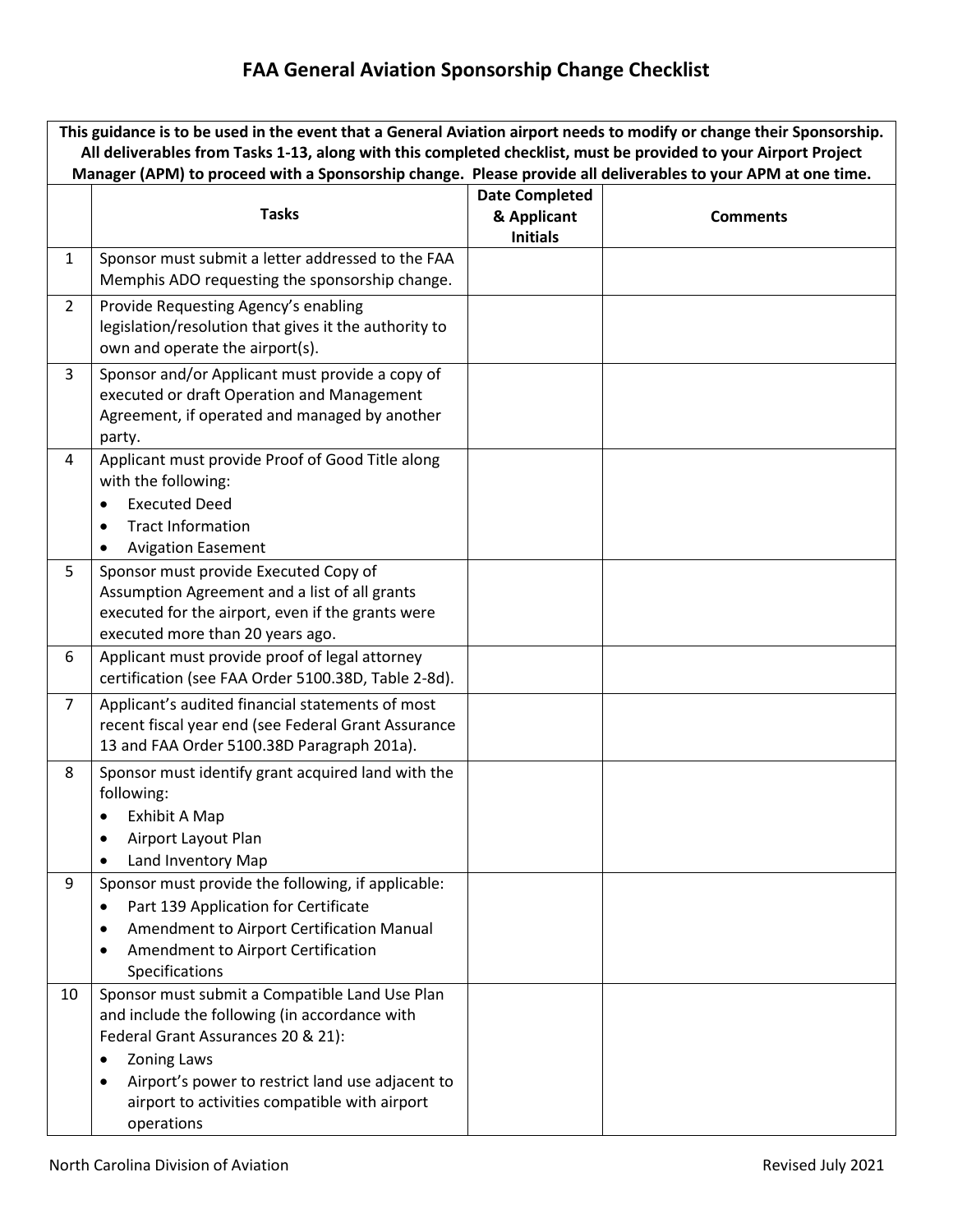## **FAA General Aviation Sponsorship Change Checklist**

|                                                                                                                                                                          | <b>Tasks</b>                                                                                                                    | <b>Date Completed</b><br>& Applicant<br><b>Initials</b> | <b>Comments</b> |  |  |  |  |  |  |
|--------------------------------------------------------------------------------------------------------------------------------------------------------------------------|---------------------------------------------------------------------------------------------------------------------------------|---------------------------------------------------------|-----------------|--|--|--|--|--|--|
| 11                                                                                                                                                                       | Airport Management and Organization Plan<br>prepared by Applicant.                                                              |                                                         |                 |  |  |  |  |  |  |
| 12                                                                                                                                                                       | Applicant must provide environmental<br>documentation in the form of a Simple Written<br>Record (see FAA Order 1050.F 5-6.1.m). |                                                         |                 |  |  |  |  |  |  |
| 13                                                                                                                                                                       | Sponsor must provide proof of approval by NC<br>Division of Aviation per FAA Order 5100.38D<br>Paragraph 1090.                  |                                                         |                 |  |  |  |  |  |  |
| Tasks 14-18 are not required for NC Division of Aviation approval of the sponsorship change however, these tasks<br>must be completed prior to receiving grant payments. |                                                                                                                                 |                                                         |                 |  |  |  |  |  |  |
| 14                                                                                                                                                                       | Applicant must apply for a DUNS Number.                                                                                         |                                                         |                 |  |  |  |  |  |  |
| 15                                                                                                                                                                       | Applicant must register with SAM.                                                                                               |                                                         |                 |  |  |  |  |  |  |
| 16                                                                                                                                                                       | Applicant must provide the Substitute W-9/Vendor<br>Registration Form.                                                          |                                                         |                 |  |  |  |  |  |  |
| 17                                                                                                                                                                       | Applicant must provide the State ACH form.                                                                                      |                                                         |                 |  |  |  |  |  |  |
| 18                                                                                                                                                                       | Applicant complete EBS Access form to modify<br>access rights.                                                                  |                                                         |                 |  |  |  |  |  |  |

### **Additional Details**

- 1. This is the first step in the sponsorship change. This letter must come from the federally recognized Sponsor to initiate the process.
- 2. No additional details.
- 3. If the Sponsor has an Operation and Management Agreement, an executed copy of the agreement is to be provided. If the Applicant intends to have an Operation and Management Agreement, a draft agreement is to be provided.
- 4. These items should be executed prior to submittal of the sponsorship change packet, however they should be held in escrow until FAA has approved the sponsorship change.
- 5. The assumption agreement should state that the Applicant will assume all liabilities currently incurred by the old sponsor.
- 6. No additional details.
- 7. No additional details.
- 8. The most current approved ALP should be provided. All drawings should reflect development that has occurred since the last ALP was completed. If land has been acquired since the most recent ALP, ensure that all property maps are updated. After the deed transfer is complete, all property maps should be updated to reflect the sponsorship change.
- 9. No additional details.
- 10. No additional details.
- 11. This document must provide details on how the airport is to be operated. This includes the structure of the airport, organization chart, etc.
- 12. No additional details.
- 13. No additional details.
- 14. Apply for your DUNS Number, Legal Business Name, and Physical Address from th[e Dun and Bradstreet \(D&B\)](http://fedgov.dnb.com/webform/) [website](http://fedgov.dnb.com/webform/) prior to entering SAM.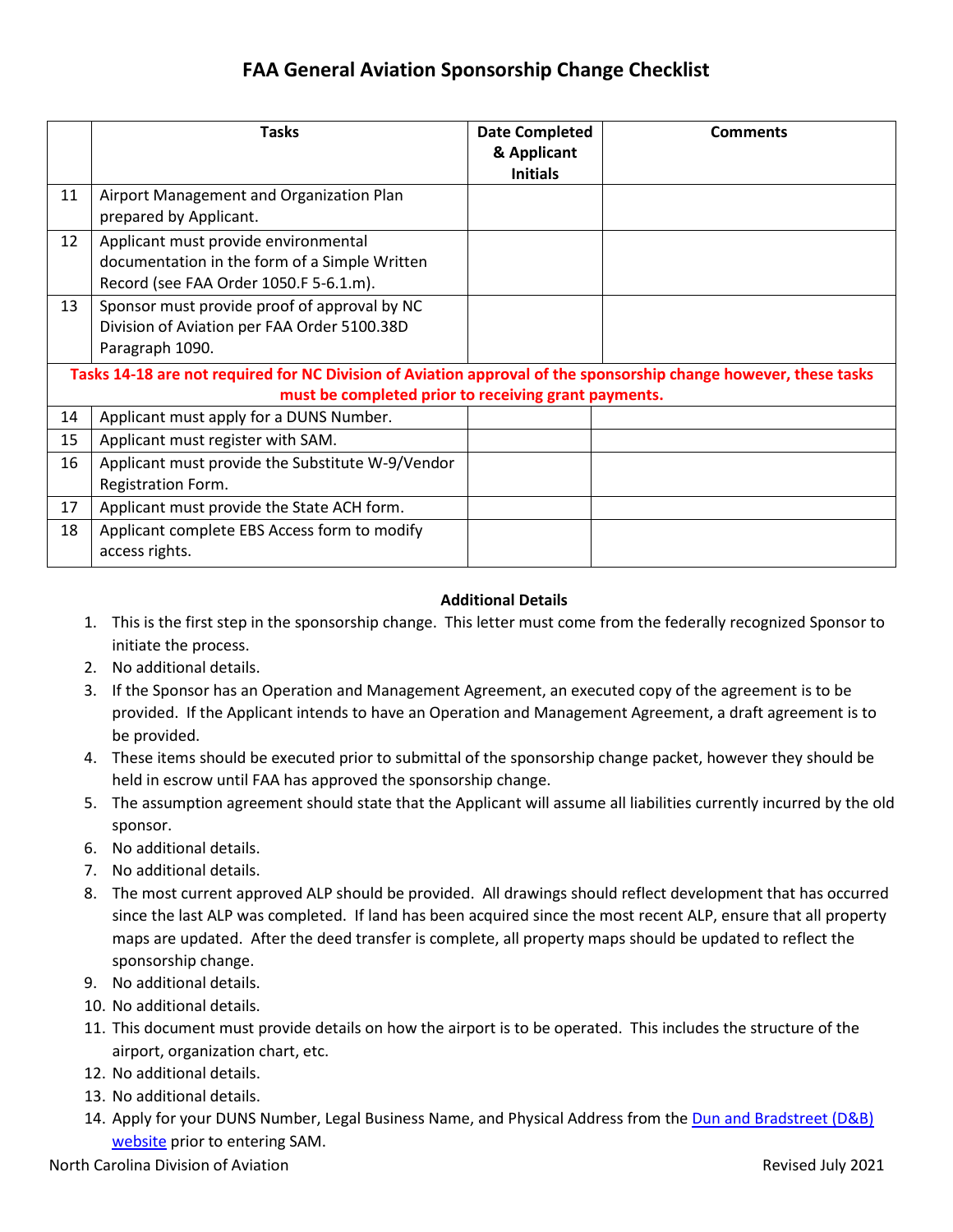## **FAA General Aviation Sponsorship Change Checklist**

- 15. Register with the Federal Government [System for Award Management \(SAM\) website](https://www.sam.gov/SAM/).
- 16. Provide the [Substitute W-9/Vendor Registration](https://connect.ncdot.gov/projects/planning/tpb%20systems%20planning/cmaq%20vendor%20registration%20form.pdf) form directly to Aviation Grants.
- 17. Provide the [ACH form](#page-3-0) directly to Aviation Grants.
- 18. Provide the Partner Connect Access form located on the [Division of Aviation website](https://connect.ncdot.gov/municipalities/State-Airport-Aid/Pages/default.aspx) to your APM.